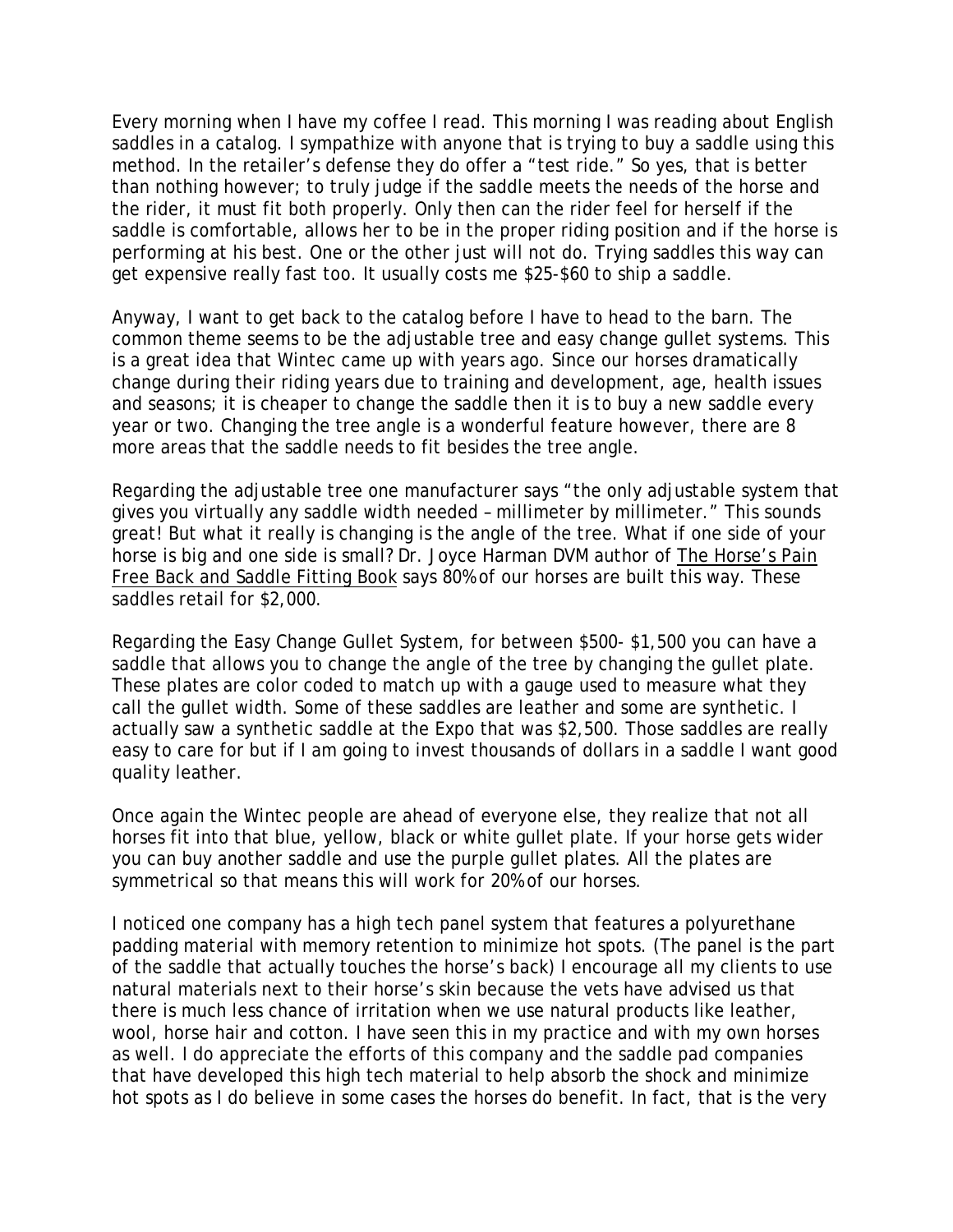reason that we are now carrying Thin Line saddle pads because some horses can really benefit and in some cases a shimmable saddle pad is an option. The really scary part is the words "memory foam" because I see many saddles improperly stored on funny shaped saddle racks. 23 hours on the rack and 1 hour on the horse's back, which shape do you think the saddle remembers most? That saddle retails for \$1,500-\$2,300.

## **Always hang your saddle regardless of the flocking material on a narrow rack just down the middle so nothing ever touches the panels except your horse's back.**

I also noticed that there is a really nice quality leather saddle made by a very old and popular company. For \$2,500 you can get a nice quality leather saddle with no adjustability. Great if you think you think your horse is going to stay exactly the same or you don't mind buying a new saddle every year or two.

One company said this "Engineered to fit a wide variety of horses." To me that translates to; doesn't fit any one really well. Yes, it is true you have 3 choices regular, medium wide or wide true, that narrows it down a little bit. That would be like the shoe store saying we offer these 3 ladies shoe sizes: 5M, 7M and 10W. If your feet happen to be one of those sizes, you are in luck. That saddle retails for \$3,600.

They saved the best for last. One company went to great length to engineer a saddle that flexes with the horse as he moves. Yes! This sounds wonderful for the horse but, the testing was done by a man that rode in the Olympics. Most riders are woman, beginner to intermediate level. There are some really huge differences there! The catalog said order for your horse's body type because it is not adjustable. That saddle retails for \$5,700.

Now I can help it I have to point out that Schleese saddles are completely adjustable by an authorized Schleese Rep. Honestly, how many riders do you think are really qualified to evaluate fit and adjust their own saddles? Schleese saddles are built on a fully adjustable and flexible polyurethane/carbon fibre patented life time warranty, AdapTree that allows the saddle to be adapted to the shape of the horse any number of times. It also flexes with the movement of the horse and we can a make millimeter adjustments; in fact most horses are about 5-10 millimeters larger on the left side then the right. Adapting the saddle asymmetrically is what ensures that the saddle and the rider stay in the middle of the horse's back, so that he can school and develop up evenly without the saddle slipping to one side and possibly damaging the horse's spinal ligament which leads to back pain and hind leg lameness.

And, I saved the best part of last. [Schleese saddles](http://bucknhorsehollow.com/schleese.cfm) are ergonomically designed for the woman's pelvis and leg. Schleese also makes saddles for men. There is a huge